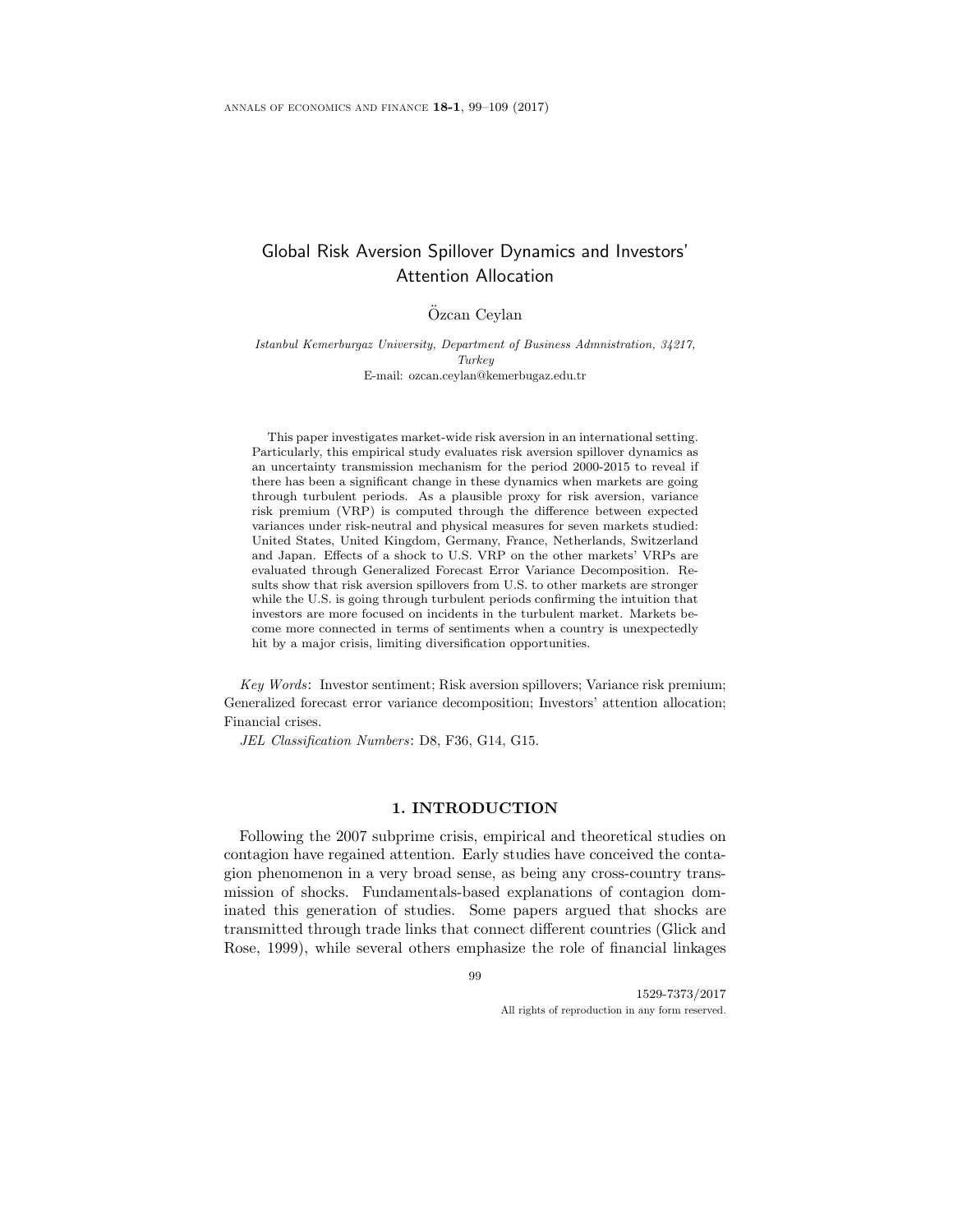in propagation of crises (Kaminsky and Reinhart, 2000). Another strand of literature adopted a restrictive definition, confining the contagion phenomenon to excessive cross-country correlations, beyond what can be explained through trade and credit channels. Behavioral arguments are employed to explain these excessive correlations. The role of a risk premium channel is stressed within these behavioral arguments. When one market is hit by an adverse shock, investors' risk aversion increases. This shift in investor sentiment leads to an upward adjustment of risk premia on all risky assets (Kumar and Persaud, 2002). Longstaff (2010) finds that negative shocks to subprime asset-backed collateralized debt obligations market are propagated to other markets primarily through time-varying risk premia. Baker et al. (2012) suggest that investor sentiment itself is contagious and that international capital flows constitute an important mechanism by which sentiment spreads across markets. An interesting paper by Mondria and Quintana-Domeque (2013) suggest that sudden shifts in market confidence cause contagion. They empirically find that when a region is hit by a financial crisis, investors optimally relocate their attention to this region and that this attention relocation leads to volatility transmission from the turbulent region to the others. The less anticipated the crisis is, the more focused the investors would be on the turbulent region, giving rise to a higher contagion.

Related to the above studies hinging on the risk premium channel to explain volatility spillovers, this paper investigates market-wide risk aversion in an international setting. As a plausible proxy for risk aversion, variance risk premium (VRP) is computed through the difference between expected variances under risk-neutral and physical measures. The riskneutral measures are readily provided by VIX-type implied volatility indexes for seven markets studied: United States, United Kingdom, Germany, France, Netherlands, Switzerland and Japan. The physical measures are based on range-based volatilities that are computed using daily stock index data. The risk-neutral measure provides us with the implied volatility that captures investors' perception on the uncertainty for the upcoming month whereas the physical measure gives the expected level of actual volatility for the same period. This time-varying risk aversion is a noteworthy factor behind fluctuations in the risk premia. It is thus worth to analyze risk premium spillovers as an important aspect related to the risk premium channel.

This empirical study evaluates risk aversion spillover dynamics for the period 2000-2015. This period is divided into five subperiods covering tranquil or turbulent states in the U.S. and European financial markets. For each period, risk aversion spillovers are studied as an uncertainty transmission mechanism to reveal if there has been a significant change in the spillover dynamics especially around subprime mortgage crisis. Effects of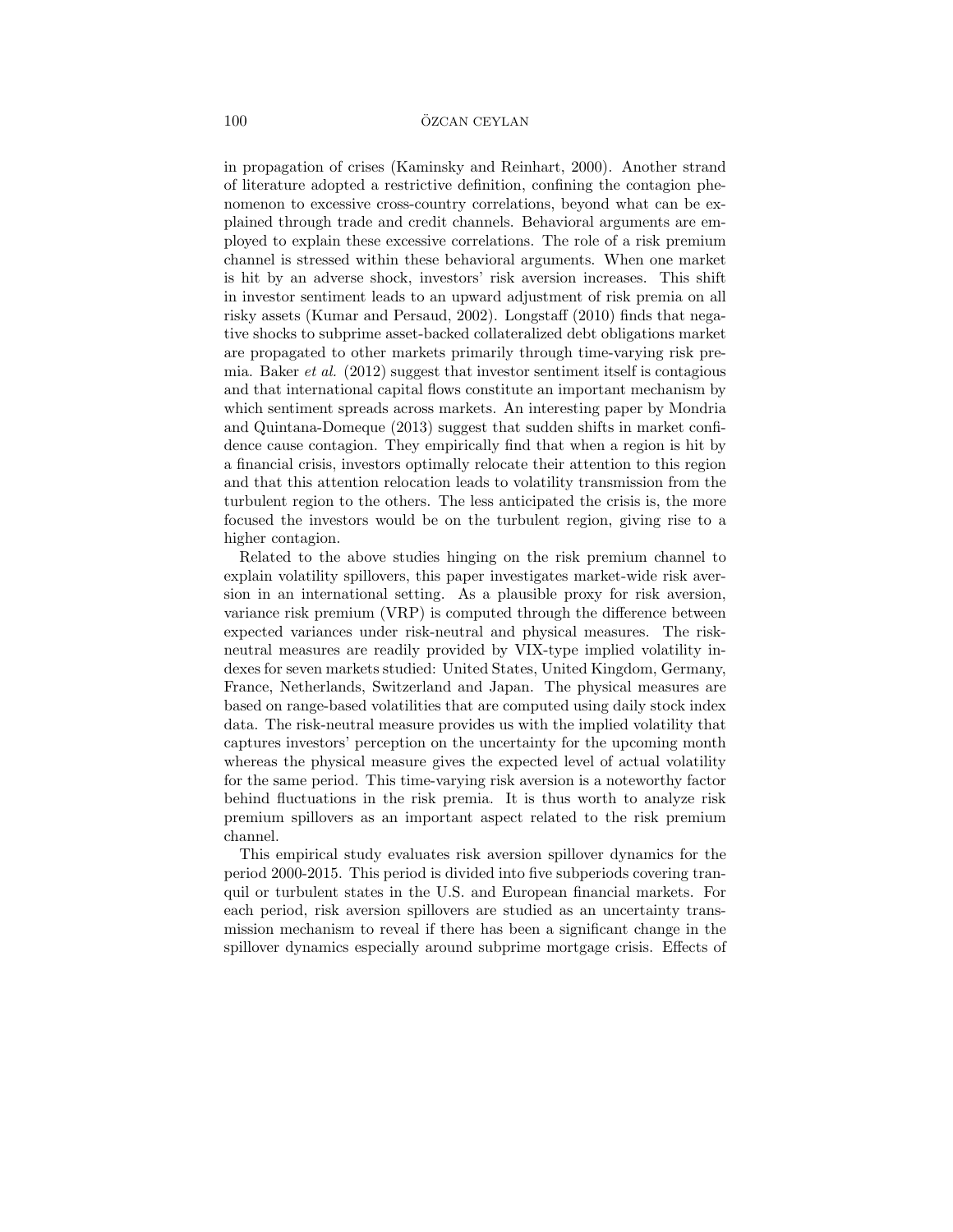a shock to U.S. VRP on the other markets' VRPs are evaluated through Generalized Forecast Error Variance Decomposition (GFEVD) developed by Pesaran and Shin (1998). Results show that risk aversion spillovers from U.S. to other markets are stronger while the U.S. is going through turbulent periods confirming the intuition that investors are more focused on incidents in the turbulent market. Markets become more connected in terms of sentiments when a country is unexpectedly hit by a major crisis, limiting diversification opportunities when investors are most in need of the gains stemming from diversification.

The remainder of the paper is as follows: The second section introduces the construction of volatility measures. Range-based volatilities, physical and risk-neutral measures of expected volatility that are used to estimate VRPs as a proxy for market-wide risk aversion levels are shortly discussed here. Data used for the analysis is given in the third section. The fourth section presents the empirical methodology and discusses the empirical results. The fifth section concludes.

# 2. RANGE-BASED VOLATILITY AND VARIANCE RISK PREMIA

### 2.1. Range-Based Volatilities

In the literature several volatility estimators are employed ranging from the classical close-to-close estimator based on daily returns to realized volatilities derived from intraday prices. While realized volatility measures provide more accurate volatility estimates, daily data based volatility estimators are still being widely used as it may be hard (or impossible in some cases) to obtain intraday data. Range-based volatility estimators provide an intermediate solution to this dilemma. We do not need intraday data to estimate range-based volatilities, and range-based volatilities are far better estimators of volatility when compared to the close-to-close estimator.

Garman and Klass (1980) proposed a volatility estimator based on the opening, closing, highest and lowest prices information. As the intraday high-low price range provides additional information regarding volatility, Garman-Klass estimator constitute a more efficient estimator than the close-to-close estimator that is based on two arbitrary points in price series. Garman and Klass suggest the following estimator that may be applied to compute daily volatilities:

$$
\sigma_t = \sqrt{0.5 \left[ \log \left( \frac{H_t}{L_t} \right) \right]^2 - \left[ 2 \log 2 - 1 \right] \left[ \log \left( \frac{C_t}{O_t} \right) \right]^2} x 100 \tag{1}
$$

where  $O_t$  is the opening price,  $C_t$  is the closing price,  $H_t$  is the highest price and  $L_t$  is the lowest price of the  $t^{th}$  trading day.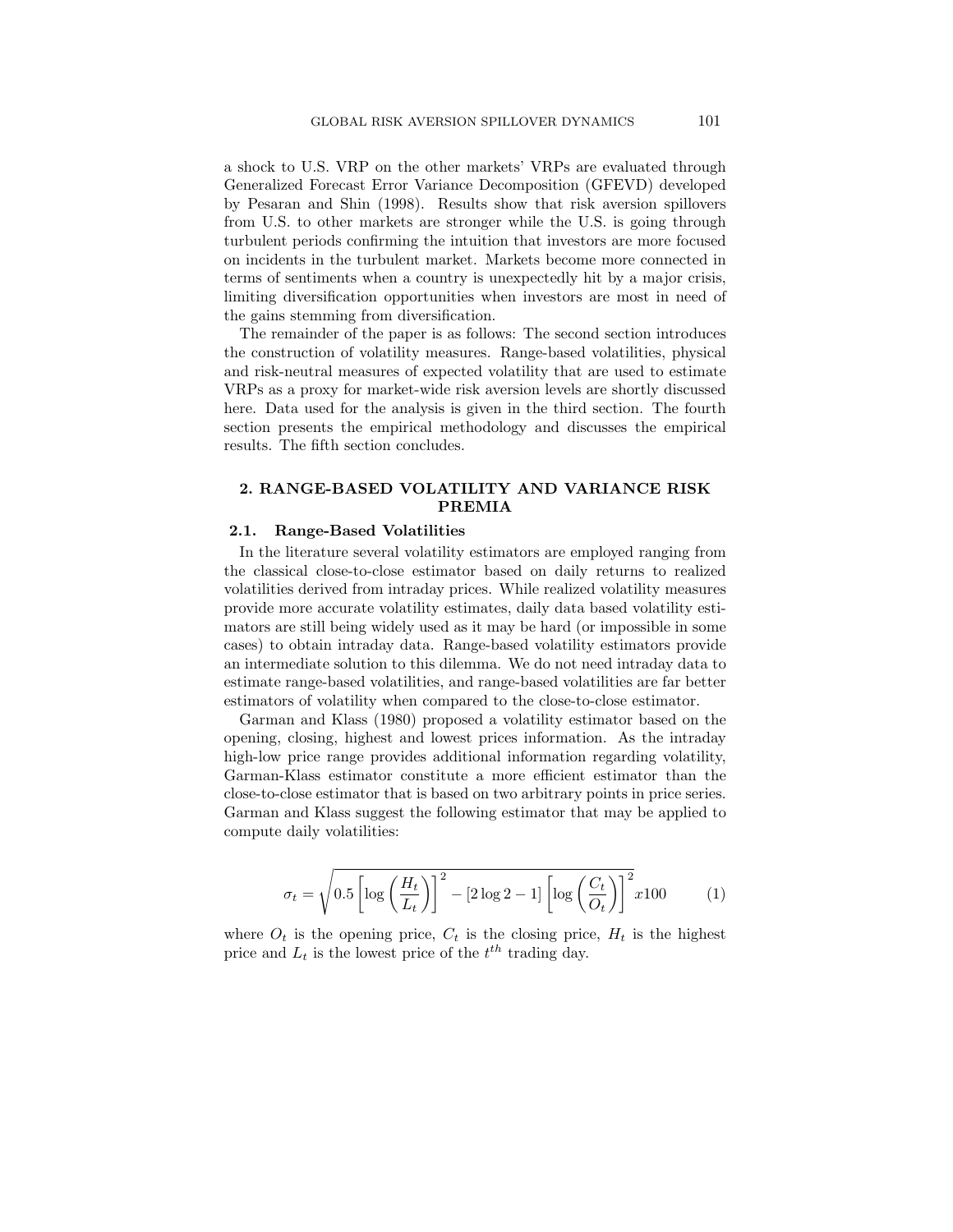### 2.2. Variance Risk Premia

Investors do not only require compensation for volatility of returns. It is now well established that investors demand additional compensation for risk when they perceive that the danger of big shocks to the state of the economy is high<sup>1</sup>. VRP is the compensation for variance risk that stems from the randomness of return variances. It is shown to be procyclical, increasing in market downturns that are characterized by high volatility and high risk aversion. As such, it is used to capture investors' attitudes toward uncertainty (Bollerslev et al., 2011; Bakshi and Madan, 2006). If estimated appropriately, VRP may constitute a good proxy for the risk aversion.

VRP is defined as the difference in expected variances under risk-neutral and physical measures over the  $[t, t + n]$  time interval<sup>2</sup>:

$$
VRP_{t,t+n} = \mathbf{E}^{\mathbb{P}}(Var_{t,t+n} | \mathcal{F}_t) - \mathbf{E}^{\mathbb{Q}}(Var_{t,t+n} | \mathcal{F}_t)
$$
 (2)

where  $E^{\mathbb{P}}(\cdot)$  and  $E^{\mathbb{Q}}(\cdot)$  denote the time t expectation operator under the physical and risk-neutral measures respectively. These measures are not directly observable. Several methods have been developed to approximate them.

To make the distribution closer to normality  $VRP_{t,t+n}$  may be expressed in its logarithmic form:

$$
\log (VRP_{t,t+n}) = \log \left( \mathbb{E}^{\mathbb{P}}(Var_{t,t+n} | \mathcal{F}_t) \right) - \log \left( \mathbb{E}^{\mathbb{Q}}(Var_{t,t+n} | \mathcal{F}_t) \right) \tag{3}
$$

The risk-neutral expectation of the future variance  $(E^{\mathbb{Q}})$  in the above equation is measured based on option prices, as a weighted average, or integral, of a continuum of a fixed n-maturity options:

$$
E_t^{\mathbb{Q}}(Var_{t,t+n}) = IV_{t,t+n\Delta}^* = 2\int_0^{\infty} \frac{C(t+n, K) - C(t, K)}{K^2} dK \qquad (4)
$$

where  $C(t, K)$  denotes the price of a European call option maturing at time t with strike price K.

The physical measure  $(E^{\mathbb{P}})$  is approximated through using realized variance measures that are derived from the underlying security prices. Methods used to compute the physical expectation vary in practice. While Carr and Wu (2008) use simply the ex-post forward realized variance to substitute for the expected return variance Drechsler and Yaron (2011) use

<sup>&</sup>lt;sup>1</sup>See, for example, Bollerslev *et al.*, 2009; Drechsler and Yaron, 2011

<sup>2</sup>See, for example, Demeterfi et al., 1999; Britten-Jones and Neuberger, 2000; Jiang and Tian, 2005; Carr and Wu, 2008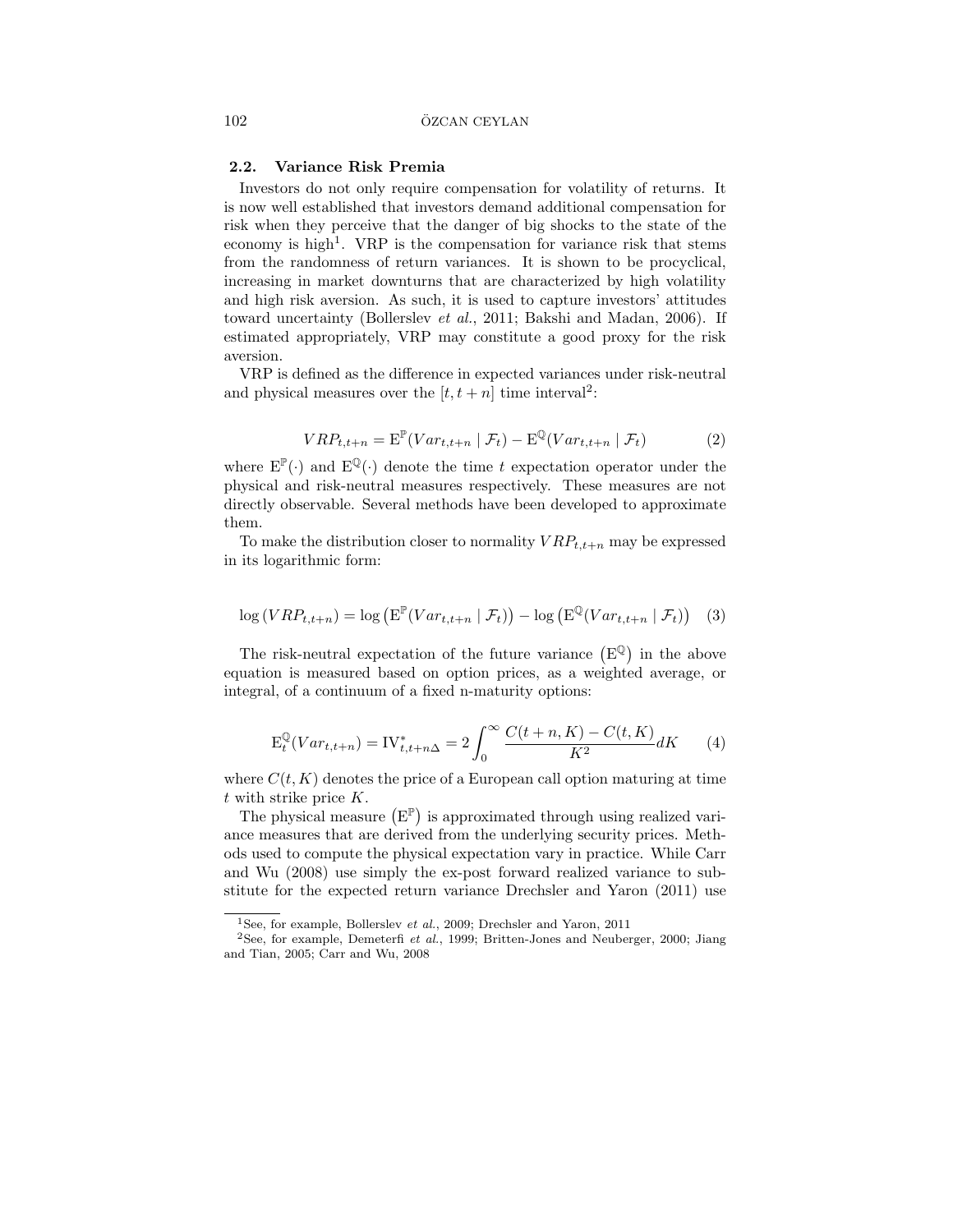lagged implied and realized variances to forecast it. Todorov (2009) estimates the physical measure in a semi-parametric framework. Bollerslev et al. (2009) use a multifrequency autoregression with multiple lags and Zhou (2010) uses a simple autoregression with twelve lags to estimate the objective expectation of the return variance.

In this paper, the expected variance under the physical measure is estimated through a Heterogeneous Autoregressive (HAR) model that is proposed by Corsi (2009). The HAR model is a straightforward unfolding of Heterogeneous Autoregressive Conditional Heteroscedasticity (HARCH) models analysed earlier in Müller  $et \ al.$  (1997). An HAR model can be specified as a multi-component variance model in which the conditional variance is parametrized as a sum of variance components over different horizons. In its simplest form, an HAR model is estimated through the sum of daily, weekly and monthly variances

$$
\sigma_t^2 = \beta_D \sigma_{t-1}^2 + \beta_W \sigma_{t-5:t-1}^2 + \beta_M \sigma_{t-22:t-1}^2 \tag{5}
$$

where

$$
\sigma_{t+1-k:t}^{2} = \frac{1}{k} \sum_{j=1}^{k} \sigma_{t-j}^{2}
$$

and where the coefficients  $\beta_D$ ,  $\beta_W$ ,  $\beta_M$  are determined through an OLS estimation.

Given that the logarithmic daily variances are approximately unconditionally normally distributed, Equation 5 is expressed in its logarithmic form following Andersen et al. (2007):

$$
\log\left(\sigma_t^2\right) = \beta_D \log\left(\sigma_{t-1}^2\right) + \beta_W \log\left(\sigma_{t-5:t-1}^2\right) + \beta_M \log\left(\sigma_{t-22:t-1}^2\right) \tag{6}
$$

where

$$
\log(\sigma_{t+1-k:t}^2) = \frac{1}{k} \sum_{j=1}^k \log(\sigma_{t-j}^2)
$$

### 3. DATA

In this paper VRP series are computed for 15 years, from February 2000 to February 2015, for seven markets studied: United States, United Kingdom, Germany, France, Netherlands, Switzerland and Japan. As mentioned above, estimation of the VRP series that I employ to approximate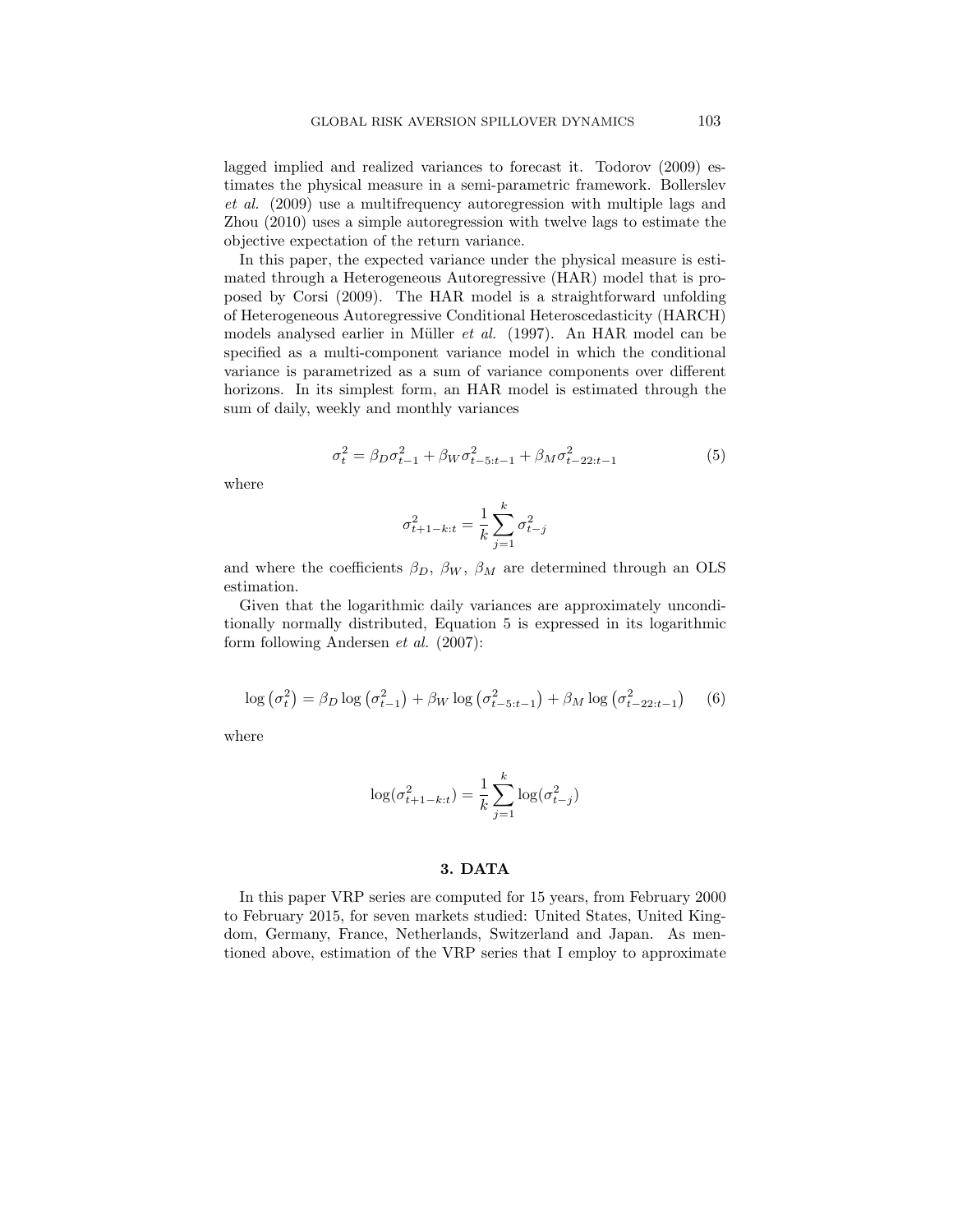## 104 ÖZCAN CEYLAN

risk aversion levels for each market is based on risk-neutral and physical measures of future index volatilities.

| Descriptive Statistics |                                   |           |           |           |        |           |           |            |
|------------------------|-----------------------------------|-----------|-----------|-----------|--------|-----------|-----------|------------|
| Market                 | Series                            | Mean      | Median    | Min       | Max    | Std. Dev. | Skewness  | Exc. Kurt. |
|                        | $log(E^{\mathbb{P}})$             | $-0.3680$ | $-0.4286$ | $-1.2856$ | 1.1631 | 0.4042    | 0.7021    | 0.3505     |
| U.S.                   | $\log(E^{\mathbb{Q}})$            | 0.0159    | $-0.0129$ | $-0.6584$ | 1.4428 | 0.3704    | 0.6112    | 0.2376     |
|                        | $-log(VRP)$                       | 0.3839    | 0.3766    | $-0.1791$ | 1.0137 | 0.1565    | 0.2528    | 0.3744     |
|                        | $\log(E^{\mathbb{P}})$            | $-0.2976$ | $-0.3402$ | $-1.1676$ | 1.0549 | 0.3979    | 0.5113    | $-0.1451$  |
| U.K.                   | $\log(E^{\mathbb{Q}})$            | $-0.0075$ | $-0.0357$ | $-0.7418$ | 1.3747 | 0.3784    | 0.5854    | 0.0283     |
|                        | $-log(VRP)$                       | 0.2901    | 0.2888    | $-0.1411$ | 0.7128 | 0.1275    | $-0.0110$ | 0.0308     |
|                        | $\log(\overline{E}^{\mathbb{P}})$ | $-0.0824$ | $-0.1134$ | $-0.9537$ | 1.1745 | 0.4095    | 0.4762    | $-0.2952$  |
| Germany                | $\log(E^{\mathbb{Q}})$            | 0.1794    | 0.1216    | $-0.4946$ | 1.4717 | 0.3573    | 0.7574    | 0.1864     |
|                        | $-log(VRP)$                       | 0.2619    | 0.2619    | $-0.1988$ | 0.7657 | 0.1408    | 0.0686    | 0.1154     |
| France                 | $\log(E^{\mathbb{P}})$            | $-0.1472$ | $-0.1653$ | $-0.9626$ | 1.0540 | 0.3796    | 0.3643    | $-0.3734$  |
|                        | $log(E^{\mathbb{Q}})$             | 0.1436    | 0.1182    | $-0.7262$ | 1.4074 | 0.3480    | 0.5546    | 0.1234     |
|                        | $-log(VRP)$                       | 0.2908    | 0.2908    | $-0.1935$ | 0.7628 | 0.1347    | $-0.0329$ | 0.1677     |
|                        | $log(E^{\mathbb{P}})$             | $-0.2343$ | $-0.2858$ | $-1.1188$ | 1.0214 | 0.4189    | 0.5788    | $-0.1767$  |
| Netherlands            | $log(E^{\mathbb{Q}})$             | 0.1216    | 0.0589    | $-1.1973$ | 1.4472 | 0.3964    | 0.7180    | 0.0491     |
|                        | $-log(VRP)$                       | 0.3560    | 0.3533    | $-0.6894$ | 0.9423 | 0.1426    | $-0.0386$ | 0.7912     |
|                        | $\log(E^{\mathbb{P}})$            | $-0.3700$ | $-0.4713$ | $-1.1576$ | 0.9693 | 0.3929    | 0.8324    | 0.2339     |
| Switzerland            | $\log(E^{\mathbb{Q}})$            | $-0.0177$ | $-0.1026$ | $-0.8525$ | 1.5277 | 0.3998    | 0.9324    | 0.6924     |
|                        | $-log(VRP)$                       | 0.3523    | 0.3442    | $-0.1527$ | 1.0819 | 0.1625    | 0.3442    | 0.5870     |
|                        | $\log(E^{\mathbb{P}})$            | $-0.2666$ | $-0.2762$ | $-1.1246$ | 0.9477 | 0.3082    | 0.2474    | 0.4608     |
| Japan                  | $log(E^{\mathbb{Q}})$             | 0.2644    | 0.2554    | 0.5059    | 1.5658 | 0.2945    | 0.8320    | 1.7596     |
|                        | $-log(VRP)$                       | 0.5311    | 0.5240    | $-0.3227$ | 1.3186 | 0.1808    | 0.1968    | 0.2401     |

TABLE 1.

The risk-neutral measures, the options-implied volatilities, are readily provided by Datastream. Implied volatility series are computed based on index options covering out-of-the-money strike prices for near and nextterm maturities following the widely used VIX methodology of the Chicago Board of Options Exchange<sup>3</sup>. This model-free implied volatility is proven to be a better approximation to the one month ahead risk-neutral expectation of the integrated volatility than the Black-Scholes implied volatility. Implied volatility series were provided in annualized measures. In order to mplied volatility series were provided in annualized measures. In order to obtain daily estimates, implied volatility measures are divided by  $\sqrt{365}$ . The daily-standardized estimates of the expected one-month ahead volatility under the physical measure are obtained based on the logarithmic HAR model given in Equation 6.

<sup>3</sup>This method is developed by Demeterfi et al. (1999).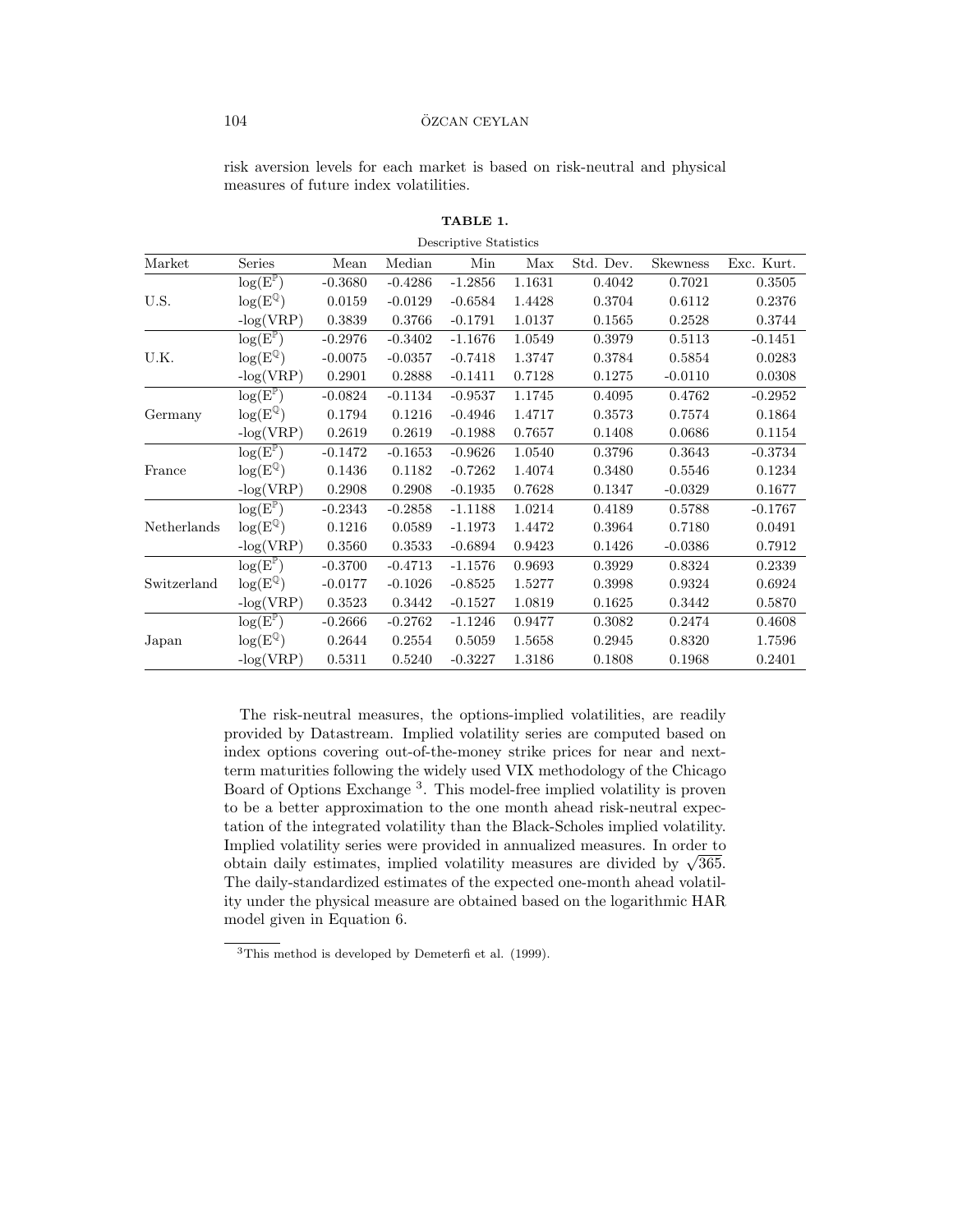Japanese market is closed before the other markets are opened. Data is adjusted to cope with this issue: for the estimation, Japanese market data is led by one day.

Summary statistics of the constructed volatility series for each market are provided in Table 1. For all of the financial markets, akin to the empirical literature, risk-neutral measures are higher than the physical measures of expected volatility during almost all the period. VRP series have thus negative values. To represent the level of risk aversion, these series are multiplied by  $-1$ . Logarithmic measures of risk aversion levels are fairly close to normality, although some of the series are slightly right skewed and leptokurtic.

Data covers five subperiods of alternating volatility and risk aversion levels. The first period spans from February 2000 to September 2003 and it is dominated by the negative consequences of the dot-com bubble burst and the 9/11 attacks in the United States. A relatively stable period follows from October 2003 to July 2007. The most interesting periods start by August 2007 and concern the recent financial crisis. During the second half of 2007, negative effects of the decline in housing prices started to be felt in the overall U.S. economy, and this led to a panic in the stock and foreign exchange markets by the beginning of 2008. With the collapse of Lehman Brothers in September 2008, the crisis is remarkably deepened, and it gained a global character through a drastic decrease in global liquidity by the first half of 2009. Between January 2010 and July 2012, European Sovereign Debt Crisis troubled especially the Euro-area countries. The last period starts by August 2012 and it is characterized by relative stability.

#### 4. EMPIRICAL STRATEGY AND RESULTS

The empirical analysis is based on GFEVD that is obtained through a Vector Autoregressive VAR) model formulated as follows:

$$
X_t = \sum_{p=1}^p \Phi_p X_{t-p} + \epsilon_t \tag{7}
$$

where  $X_t, X_{t-1}, \ldots, X_{t-p}$  are  $(8 \times 1)$  vectors containing logarithmic measures of VRPs of the seven markets studied as estimated through Equation 3, p is the VAR order,  $\Phi_1, \Phi_2, \ldots, Phi_p$  are  $(8 \times 8)$  matrices containing the VAR parameters to be estimated, and  $\epsilon_t$  is a vector of innovations. In the empirical analysis, VAR orders are determined based on Akaike Information Criterion.

Once the covariance stationarity condition is satisfied the above VAR model can be rewritten in an infinite order moving average representation: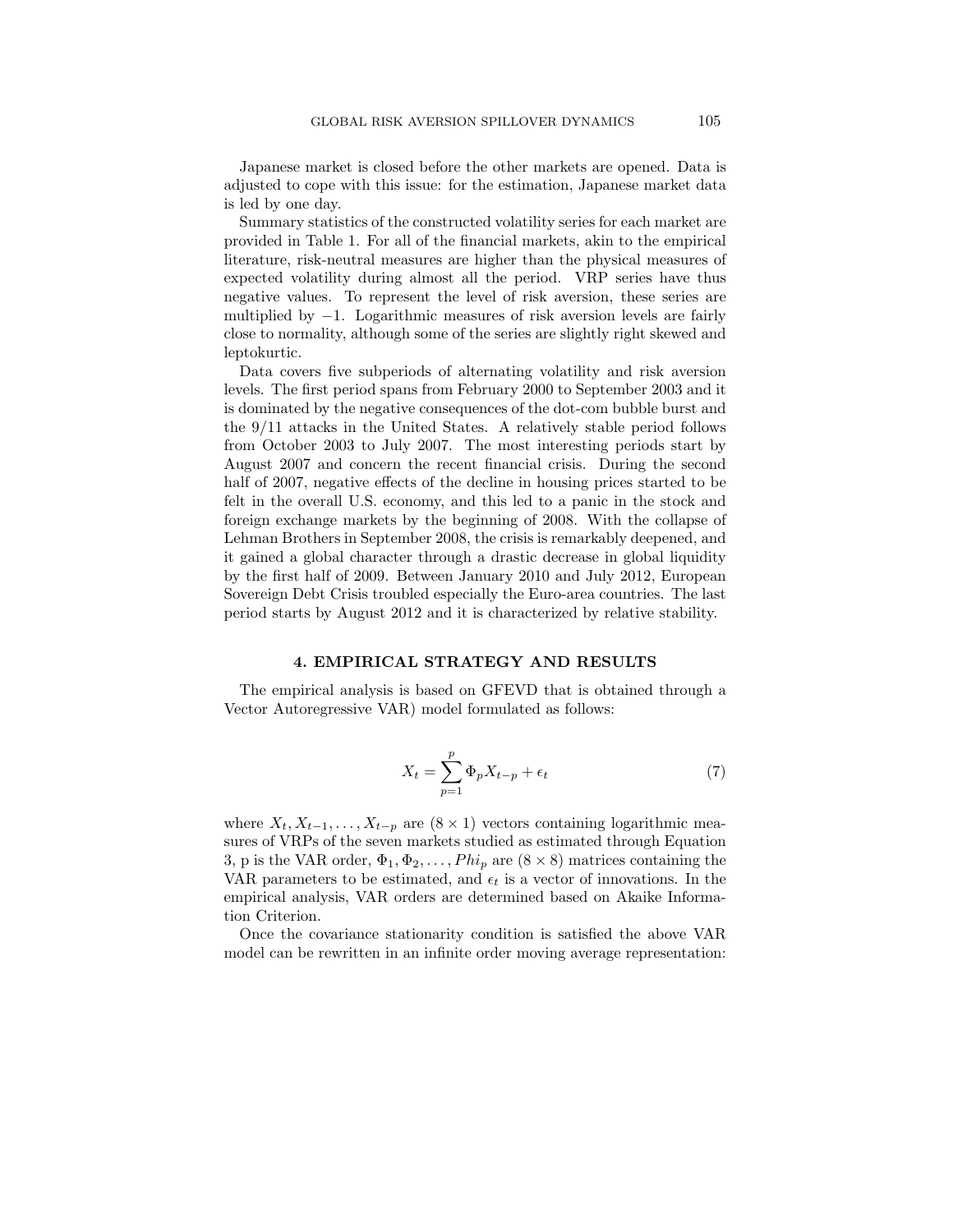$$
X_t = \sum_{j=0}^{\infty} \Psi_j \epsilon_{t-j} \tag{8}
$$

where the  $(8 \times 8)$  moving average coefficient matrices,  $\Psi_j$  obey the recursion  $\Psi_j = \Phi_1 \Psi_{j-1} + \Phi_2 \Psi_{j-2}, \dots + \Phi_p \Psi_{j-p}$  with  $\Psi_0$  an identity matrix.

These moving average coefficients are used to generate impulse response functions (IRF) and forecast error variance decompositions (FEVD) to study the impact of a hypothetical shock on the dynamics of the system. When VAR innovations are contemporaneously correlated Cholesky factorization is generally employed to obtain orthogonalized innovations. However, in this case, IRF and FEVD results highly depend on the ordering of the variables. Pesaran and Shin (1998) proposes a solution to this problem through Generalized VAR framework that allows correlated shocks. In this framework Generalized IRF is defined as follows:

$$
GIRF_i(h) = \sqrt{\sigma_{ii}} \Psi_h \Sigma e_i
$$
\n(9)

where  $\Sigma$  is the variance-covariance matrix of residuals, and  $e_i$  is the selection vector with one at a position  $i$  and zeros otherwise. The GIRF thus defined allows us to assess the effect of one standard error shock to the  $i^{th}$  equation at time t on expected values of vector X at horizon  $t + h$ . The corresponding GFEVD captures the share of the h-step ahead forecast error variance of variable j which is due to the innovations in variable  $i$ :

$$
GFEVD_{j,i}(h) = \frac{\sigma_{jj}^{-1} \sum_{h=0}^{h} (e_j' \Psi_h \Sigma e_i)^2}{\sum_{h=0}^{h} e_j' \Psi_h \Sigma \Psi_h' e_j}
$$
(10)

GFEVDs are estimated for each of the five subperiods described in the data section. All the GIRFs are fully stabilized at 30 lags. Thus, GFEVDs are estimated for 30 days horizon. As the shocks are not orthogonalized, forecast error variance decompositions for each response variable do not necessarily sum to one. In order to make the results comparable, the sums of contributions of impulse variables to the variance of forecast error of each response variable are normalized to one.

Main empirical results are reported in Table 2, Table 3. Table 2 contain the percentage contributions of risk aversion of the U.S. market (as represented by the -log of VRP of the S&P 500) to the variances of forecast error of each of the other financial markets. Periods one to five heading the columns of the table stand for the subperiods of the data sample. The importance of risk aversion spillovers from U.S. to other markets is lower in the second period when compared to the first period which marked by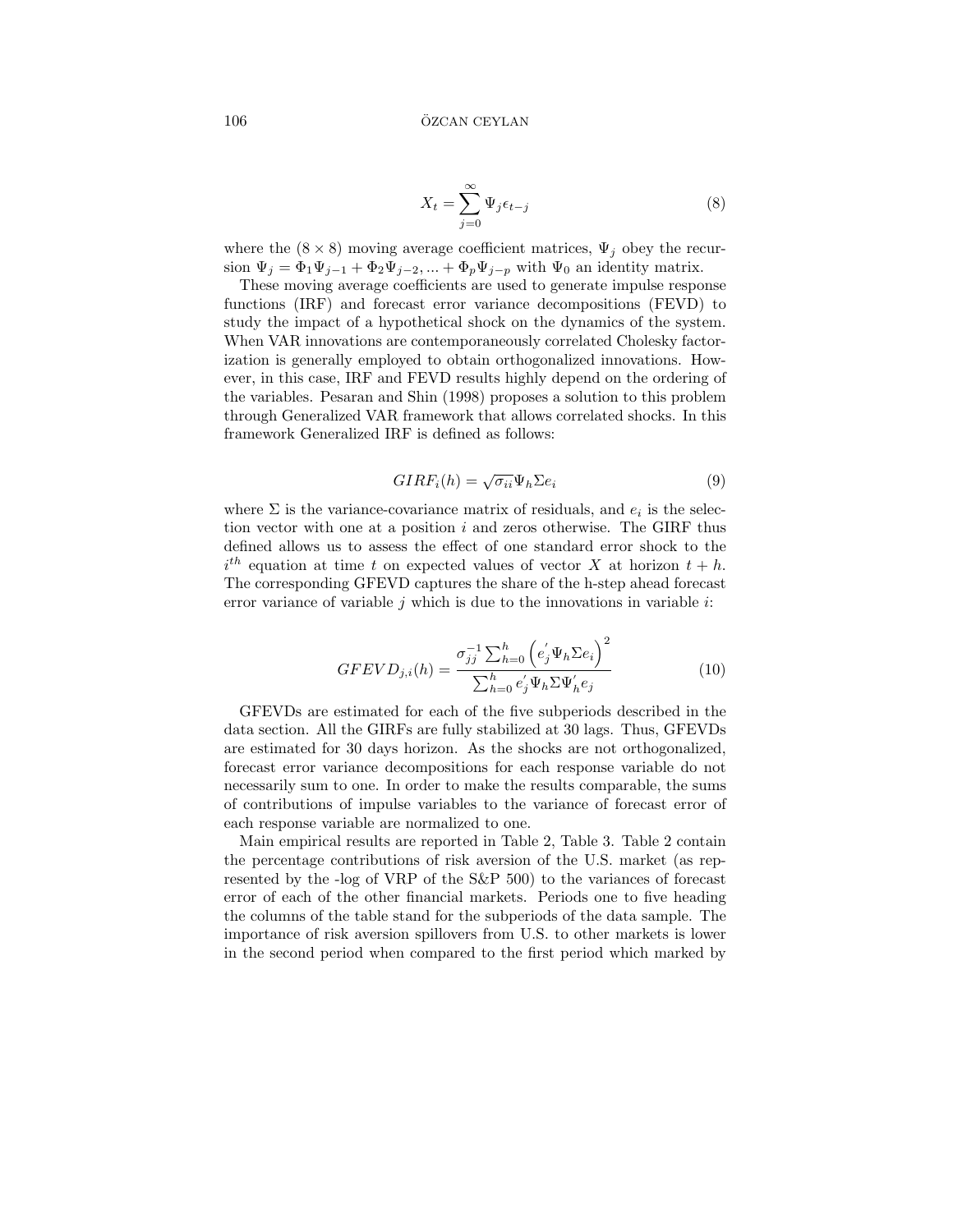| Risk aversion spillovers from U.S. to other markets |          |          |          |          |          |  |  |
|-----------------------------------------------------|----------|----------|----------|----------|----------|--|--|
|                                                     | Period 1 | Period 2 | Period 3 | Period 4 | Period 5 |  |  |
| U.K. (FTSE)                                         | 0.1067   | 0.0430   | 0.1287   | 0.1204   | 0.1617   |  |  |
| Germany (DAX)                                       | 0.0698   | 0.0515   | 0.1472   | 0.1285   | 0.1120   |  |  |
| France (CAC)                                        | 0.0500   | 0.0394   | 0.1356   | 0.0863   | 0.1029   |  |  |
| Netherlands (AEX)                                   | 0.0472   | 0.0386   | 0.1424   | 0.0952   | 0.0931   |  |  |
| Switzerland (SMI)                                   | 0.0198   | 0.0158   | 0.0624   | 0.0748   | 0.0818   |  |  |
| Japan (NIKKEI)                                      | 0.0959   | 0.0276   | 0.0351   | 0.0356   | 0.0554   |  |  |

TABLE 2.

Generalized Forecast Error Variance Distributions are given for responding countries for each of the five periods.

Period 1: Dot-com bubble burst and 9/11 attacks.

Period 2: Relatively stable period.

Period 3: Subprime crisis and Lehman Brothers bankruptcy.

Period 4: European sovereign debt crisis.

Period 5: Relatively stable period.

| Generalized Forecast Error Variance Distributions due to own shocks |          |          |          |          |          |  |
|---------------------------------------------------------------------|----------|----------|----------|----------|----------|--|
|                                                                     | Period 1 | Period 2 | Period 3 | Period 4 | Period 5 |  |
| U.K. (FTSE)                                                         | 0.3919   | 0.4163   | 0.2695   | 0.3139   | 0.4171   |  |
| Germany (DAX)                                                       | 0.4391   | 0.3902   | 0.3118   | 0.2916   | 0.3578   |  |
| France (CAC)                                                        | 0.4659   | 0.3407   | 0.2752   | 0.3092   | 0.2846   |  |
| Netherlands (AEX)                                                   | 0.4908   | 0.4617   | 0.3378   | 0.2908   | 0.3498   |  |
| Switzerland (SMI)                                                   | 0.6786   | 0.6190   | 0.5002   | 0.4901   | 0.6273   |  |
| Japan (NIKKEI)                                                      | 0.7916   | 0.9162   | 0.7077   | 0.8903   | 0.9029   |  |

TABLE 3.

a financial turbulence due to the dot-com bubble burst. All the markets seem to be focused on the U.S. market with the subprime crisis: except for Japan, the weights of the risk aversion spillover effects from U.S. are more than doubled (even tripled) in the third period, compared to the second period. These high levels of weights are sustained in the following periods.

Another interesting regularity is presented in Table 3. Shares of forecast error variances due to shocks to each market itself are provided here. For all of the markets, there is a substantial decrease in the importance of the own shocks in GFEVDs in the third period which is marked by the outbreak of the subprime crisis in U.S. after a long period of tranquility. With the crisis, all the markets become more prone to risk aversion spillovers from other markets, possibly because investors allocate more attention and become more sensitive to what is going on in all over the world. That is to say, markets become more connected in terms of sentiments when a country is unexpectedly hit by a major crisis. By the end of the subprime crisis, investors in Japan are tranquilized fast: pre-crisis levels are attained by the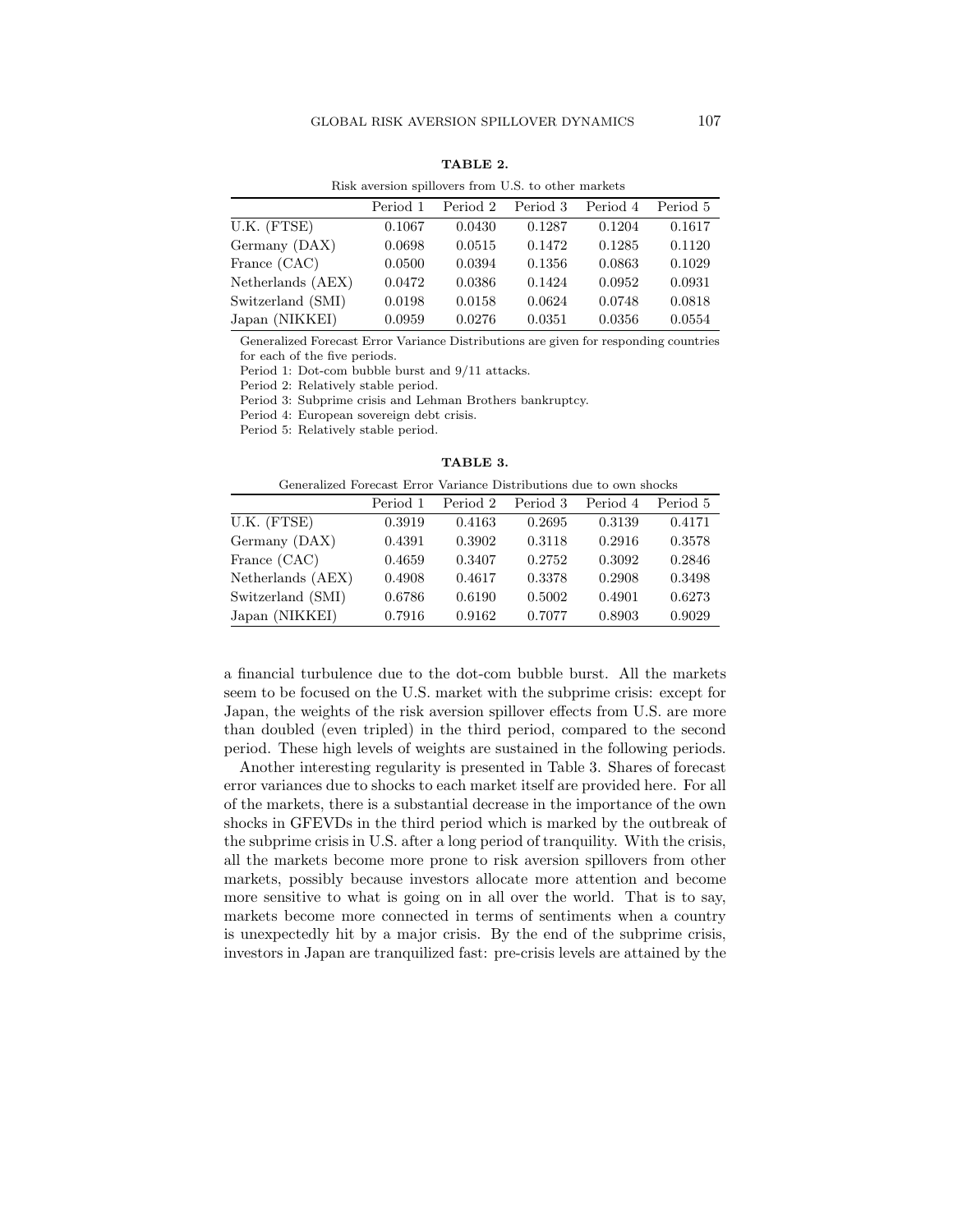#### 108 ÖZCAN CEYLAN

fourth period in Japan. Other markets suffer from the negative effects of the European sovereign debt crisis in the fourth period. Averted investors in these markets continue to allocate more attention to the rest of the world. The negative effects of the debt crisis continue to hold more or less even in the fifth period for Euro-zone countries while pre-subprime crisis levels are attained in the U.K. and Switzerland. Japan is stabilized faster than the U.K. and Switzerland, possibly because the U.K and Switzerland are more closely connected to Euro-zone countries.

#### 5. CONCLUSION

In this paper, risk aversion spillover dynamics is studied for seven financial markets from 2000 to 2015 through a Generalized Forecast Error Variance Decomposition analysis. Data sample is divided into five subperiods covering tranquil or turbulent states in the U.S. market. It is found that risk aversion spillovers from U.S. to other markets get much stronger starting from the third period while the U.S. is going through turbulent periods confirming the intuition that investors shift their attention on incidents in the turbulent market. Results also show that, with the outbreak of the subprime crisis in U.S., all the markets become more prone to risk aversion spillovers from the other markets. Markets become more connected in terms of sentiments when a country is unexpectedly hit by a major crisis, limiting diversification opportunities when investors are most in need of the gains stemming from diversification. Further interesting results are obtained concerning the European sovereign debt crisis. The debt crisis has only regional effects on investors with Japan remained unaffected. The negative effects of debt crisis on investors' attention allocation last longer for Euro-zone countries than for the U.K. and Switzerland. This shows that investors' focus is determined by a complex amalgam of fundamental and sentimental factors.

#### REFERENCES

Andersen, Torben G., Tim Bollerslev and Francis X. Diebold, 2007. Roughing it up: including jump components in measuring, modeling and forecasting asset return volatility. Review of Economics and Statistics 89, 701-720.

Baker, Malcolm, Jeffrey Wurgler and Yu Yuan, 2012. Global, local, and contagious investor sentiment. Journal of Financial Economics 104, 272-287.

Bakshi. Gurdip and Dilip Madan, 2006. A theory of volatility spreads. Management Science 52, 1945-1956.

Bollerslev, Tim, George Tauchen and Hao Zhou, 2009. Expected stock returns and variance risk premia. Review of Financial Studies 22, 4463-4492.

Bollerslev, Tim, Michael Gibson and Hao Zhou, 2011. Dynamic estimation of volatility risk premia and investor risk aversion from option-implied and realized volatilities.